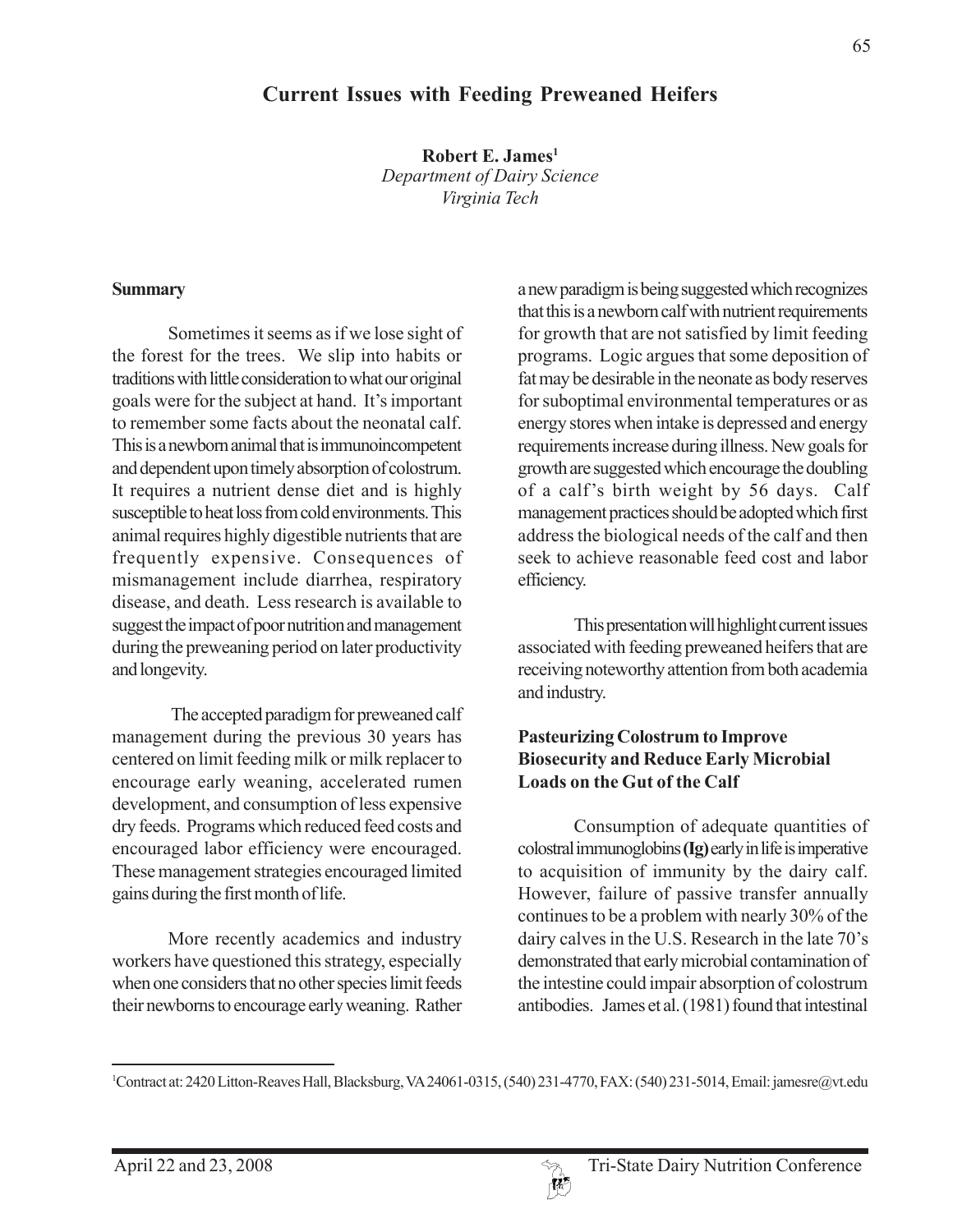uptake of gamma globulin by the neonatal calf was inversely related to the number of bacteria present in the lumen. Corley et al. (1977) observed that the intestinal epithelial cell of the neonatal calf was capable of internalizing bacteria. It is logical to assume that the ability of intestinal epithelial cells to internalize the macromolecules of colostrum Ig might be impaired by excessive numbers of bacteria which would be introduced by feeding colostrum with heavy microbial contamination or by calving in an unsanitary environment. It also questions the practice of administering "probiotics" to calves during the first 12 hours of life when the intestine is most capable of macromolecular absorption. These observations stress the importance of handling colostrum in such a manner that microbial growth is minimized by immediate feeding of fresh colostrum or rapid cooling it to less than 40°F and freezing it if not fed within 24 hours.

Another potential concern with colostrum management is that it also represents the earliest potential exposure to infectious bacteria, such as *Mycoplasma*, *Mycobacterium*, *Salmonella,* and coliforms. Early research using pasteurizers yielded disappointing results as Ig concentration was reduced, or it caused an unacceptable thickening of the colostrum. Johnson et al. (2007) found that heat treating colostrum for 60 minutes at 140°F in a commercial batch pasteurizer resulted in destruction of known pathogens while minimizing destruction of colostrum Ig. A field study showed that calves fed colostrum treated using these protocols resulted in improved efficiency of colostrum Ig absorption and higher levels of serum Ig at 24 hours of age as compared to calves fed untreated colostrum (Godden, 2005).

The following protocols are recommended to assure success in pasteurizing colostrum.

• Routinely monitor times and temperature of heat treatment of colostrum to assure that temperature does not exceed 141°F for 60 minutes,

- Culture colostrum to assure that post pasteurized standard plate counts **(SPC)** are less than 20,000 cfu/ml,
- Develop cleaning and sanitizing protocols for collection of colostrum, pasteurization equipment, storage vessels, and feeding utensils, and
- Routinely monitor health records and passive transfer rates in calves. Use of a refractometer is advised to monitor serum proteins in calves from 24 hours to 7 days of age. The goal should be to have 90% of calves with a serum protein value of  $> 5.0$ g/dL.

### **Nutrient Requirements for Smaller Calves**

A common misconception that we have had about feeding calves is that we must guard against overfeeding calves, lest they succumb to diarrhea. This has especially been true when one considers Jersey calves. Recently published research conducted at Virginia Tech by Bascom et al. (2007) compared growth and body composition of Jersey bull calves fed either a 20% protein:20% fat milk replacer 29% protein:16% fat milk replacer, 27% protein:33% fat milk replacer, or whole milk. The whole milk and higher protein milk replacer diets were fed to provide sufficient protein (180 g) for 650 g (1.43 lb) of average daily gain. At the end of 5 weeks, body composition of calves was measured. Growth, feed efficiency, and body composition are shown in Table 1. Calves did not differ in average weekly scour score or medication days. Feed efficiency and average daily gain was highest for calves fed whole milk and lowest for calves limit fed the 20:20 milk replacer diet. Calves fed the whole milk or 27:33 milk replacer diets had the highest body fat content and gained more grams of fat than calves fed the other diets. Calves fed the 29:16 and 20:20 milk replacer diets had similar body fat composition. It's interesting that although diets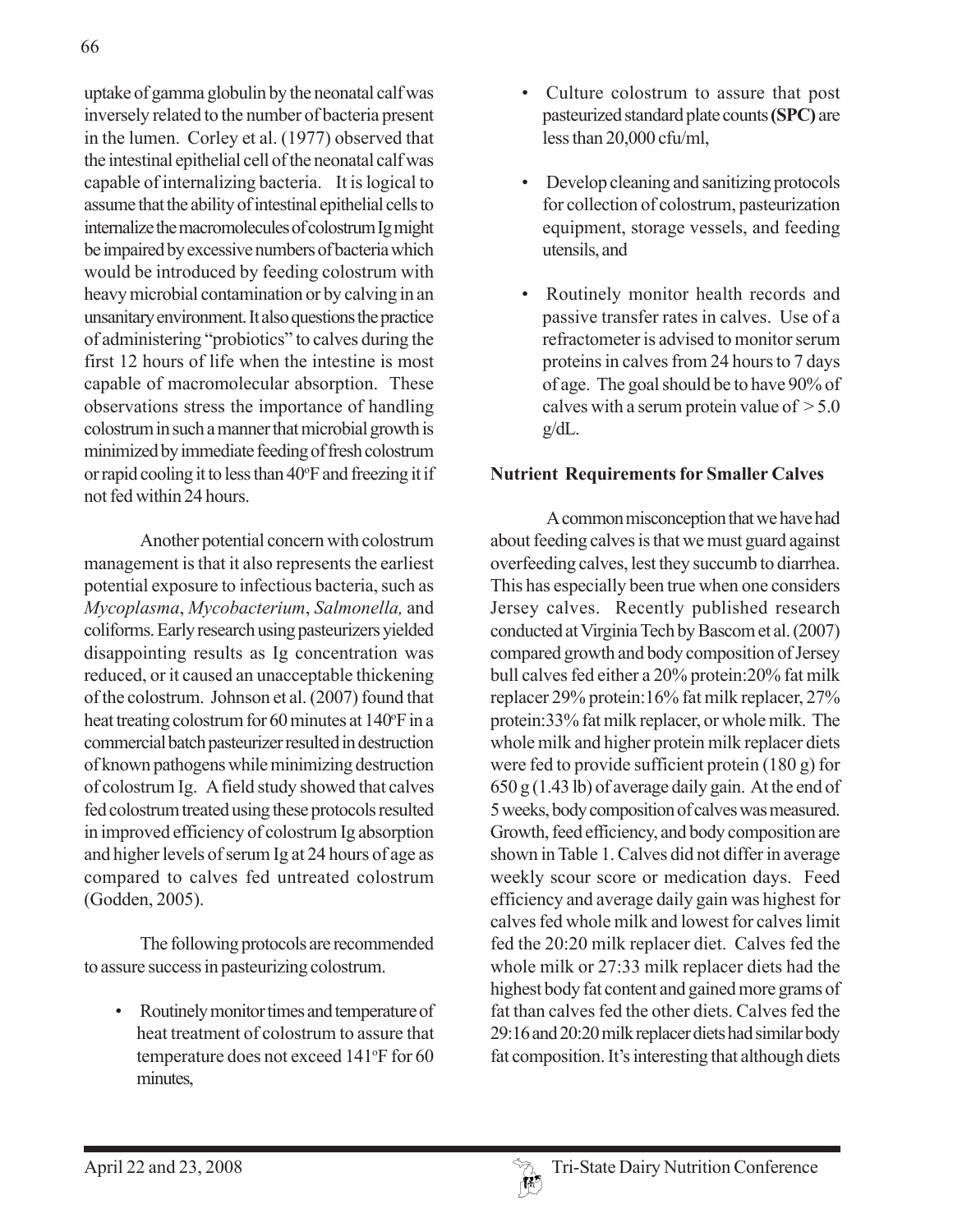were formulated for an average daily gain of 650 g, all calves gained less than predicted by the NRC (2001), in spite of the study being conducted during relatively thermoneutral environmental conditions. This study demonstrated that the practice of feeding limited quantities of a 20:20 milk replacer diet provides sufficient nutrients for very limited body weight gains. Nutrient requirements for maintenance are probably higher than originally proposed by the NRC (2001). Based upon estimated efficiencies of nutrient utilization for gain, Bascom (2002) proposed that nutrient requirements for maintenance are 21 to 39% higher than estimated by NRC (2001). This is logical when one considers that smaller animals possess more surface area relative to their body size and therefore would likely lose body heat more readily than larger calves. By extrapolation from these data, a milk replacer containing 28% protein and 25% fat has been developed for use in feeding Jersey calves, which would provide sufficient energy to account for increased needs due to disease and other environmental stresses.

### **Alternative Proteins in Milk Replacer Diets**

During the past year, ingredient costs for milk replacers have fluctuated widely. Increased use of whey proteins for human consumption in a variety of health foods resulted in rapid increases in whey protein concentrate prices to a high of \$1.65/lb in July of 2007. Similarly, dried whey prices increased to a high of \$0.725/lb. Although prices have moderated to \$1.22/lb for whey protein concentrate and \$0.245/lb for dried whey, calf feeders have sought more cost effective milk replacer formulations. This has been an active field of research by all the major milk replacer manufacturers. At the present time, soy, wheat, and egg proteins have been evaluated as possible substitutes for a portion of the milk protein. Currently, the most popular substitutes for milk proteins are those manufactured utilizing soy-based proteins.

In a study involving 120 bull calves, Terui et al. (1996) studied the replacement of up to 50% of milk proteins with wheat gluten in replacers containing either 18 or 20% CP. Feeding rate was 1.19 lb of replacer powder reconstituted with warm water to 12% DM. A commercial calf starter containing 16% CP was also provided. Within a given protein percentage, body weight gains were not affected by protein composition. It should be noted that these calves were limit fed. Results would likely be different at higher feeding rates.

The use of egg as a substitute for milk proteins shows less promise, in spite of the long held belief that a raw egg was the best thing for a sick calf. Quigley (2002) fed 120 bull calves diets in which spray-dried whole egg comprised 0, 10, or 20% of the milk replacer formulation. Calves were fed the diets for 42 days. Increasing spraydried whole egg resulted in linear reductions in body weight gain at 28 and 56 days, calf starter intake, and feed efficiency. Touchette et al. (2003) found no difference in calf performance when liquid egg was limited to 10% of the diet as a substitute for milk protein.

Results of calf performance utilizing alternative proteins are summarized in Figure 1 (data provided by T. J. Earleywine, Land O'Lakes Animal Milk, Shoreview, MN) Glymaxene represents a treated soy flour product that has been proven as an acceptable partial substitute for whey proteins in replacers fed for more limited gains. Note the reduced rate of daily gain in all cases where vegetable or egg proteins substituted for milk proteins. The data for relative producer price must be considered in light of current market prices for soy, wheat, egg, and whey proteins as they do not always move in synchrony.

The prices of milk replacer ingredients are very dynamic and must be considered in relation to milk price. During the latter half of 2007, when milk replacer prices surged, so did the price of whole

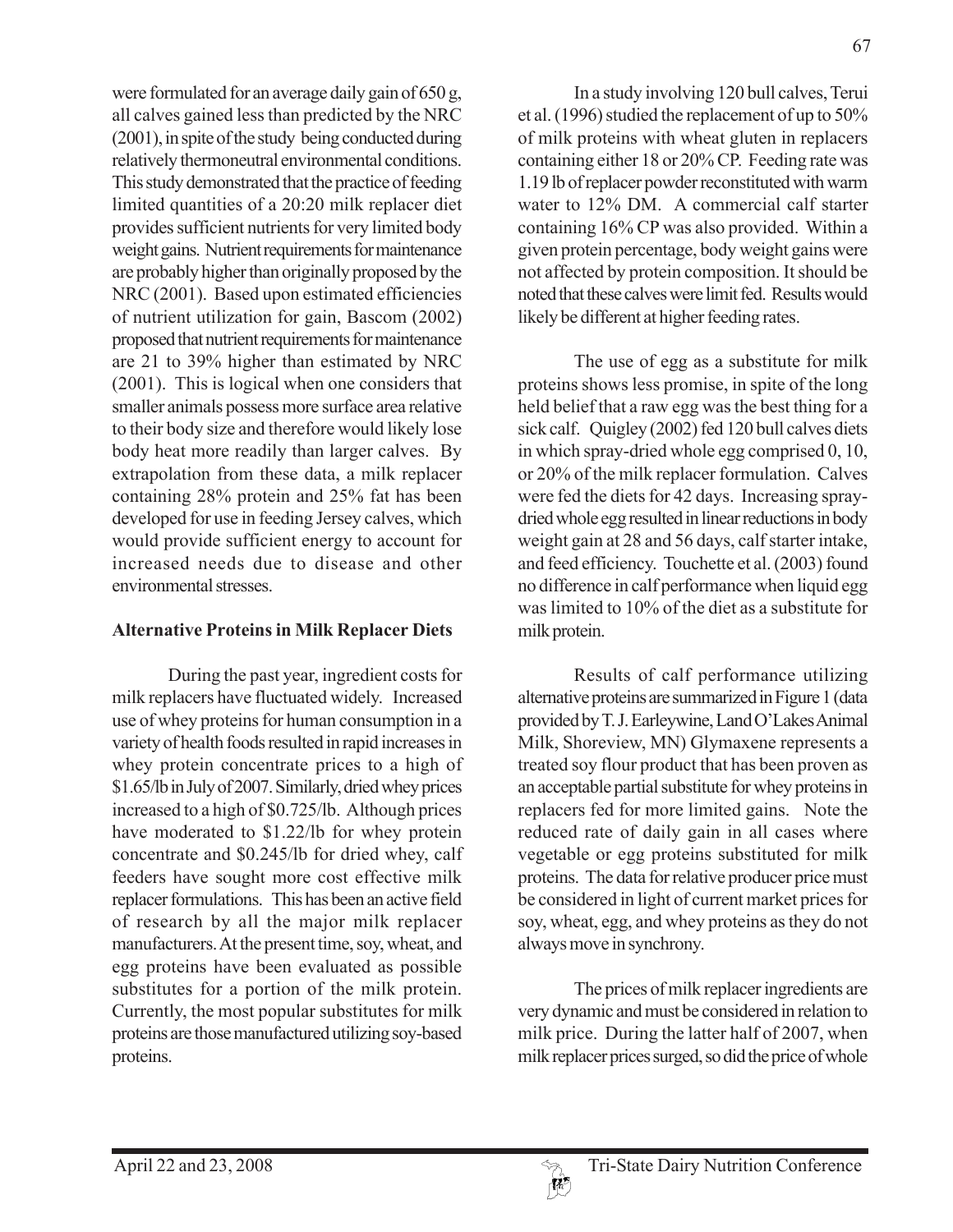milk. More recently, the increased value of soybeans and wheat has likely altered the relative producer price of milk replacers containing alternative proteins.

### **Practical Considerations for Use of Pasteurized Waste Milk**

As the price of milk replacer ingredients increased, calf growers have looked towards utilization of unsalable milk from fresh cows and those treated with antibiotics as sources of economical nutrients. However, the practice of feeding raw milk to calves is not recommended due to the potential for disease transmission (Jalmaluddin et al., 1996). Fortunately, pasteurizers have become commercially available that are well suited to treating waste milk and rendering it safe to use in preweaned calf diets. When installed, operated, and maintained as recommended, they are highly successful in reducing risks associated with disease transmission. Field studies in Wisconsin (Jorgensen et. al, 2006), and North Carolina and California (Scott, 2006), revealed critical control points in successful management of systems using pasteurized waste milk as the source of nutrients for calf feeding programs:

- Quality of incoming raw milk,
- Rapid cooling of incoming raw waste milk and sanitation of receiving vessels,
- Proper operation and sanitation of the pasteurizer, and
- Nutrient content and variability of the supply of waste milk.

Table 2 represents the aerobic plate count of raw waste milk from several studies. Note the wide variation in microbial numbers in milk prior to pasteurization. When effectively operated and maintained, pasteurizers will effectively destroy 98 to 99% of the microorganisms present. They do

not sterilize the milk! Therefore to achieve a goal of less than 20,000 cfu/ml, raw waste milk should contain less than 2,000,000 organisms/ml. Successful reduction in prepasteurization counts is achieved by a high degree of sanitation of the receiving vessel and rapid cooling.

Table 2 also shows extensive variation in nutrient content of waste milk. Reductions in nutrient content appear to result from addition of excessive water when milk lines are flushed after milking the hospital pen. Proportion of fresh cow milk also appears to increase solids content. High nutrient levels may occur when the milk is poorly agitated prior to pasteurization. The studies by Jorgensen et al. (2006) revealed that pasteurizers were unsuccessful in achieving pasteurization goals of 20,000 cfu/ml in 10% of the 32 samples obtained from dairy farms and calf ranches in Wisconsin. Scott (2006) found varying degrees of success on North Carolina dairy farms, ranging from 100% to less than 50% achievement of post pasteurization goals. In California, only one of 9 dairy farms experienced pasteurization failure due to improper installation of equipment.

## *Waste milk supply*

Many descriptions of waste milk feeding programs make the assumption that adequate supplies for waste milk are consistently available. Abundant supplies of waste milk could be indicative of a failure in mastitis and herd health control programs which allow such abundant supplies of treated milk. Blosser (1979) noted that the average herd produced between 48 and 136 lb/cow/year of waste milk. Scott (2006) found that between 5 and 22 lb/calf/day of non-saleable milk was produced on 3 North Carolina and 9 California dairy herds. Waste milk needs are dependent on calf feeding strategies of the farm, which include weaning age and feeding rate. These relationships are shown in Table 3.

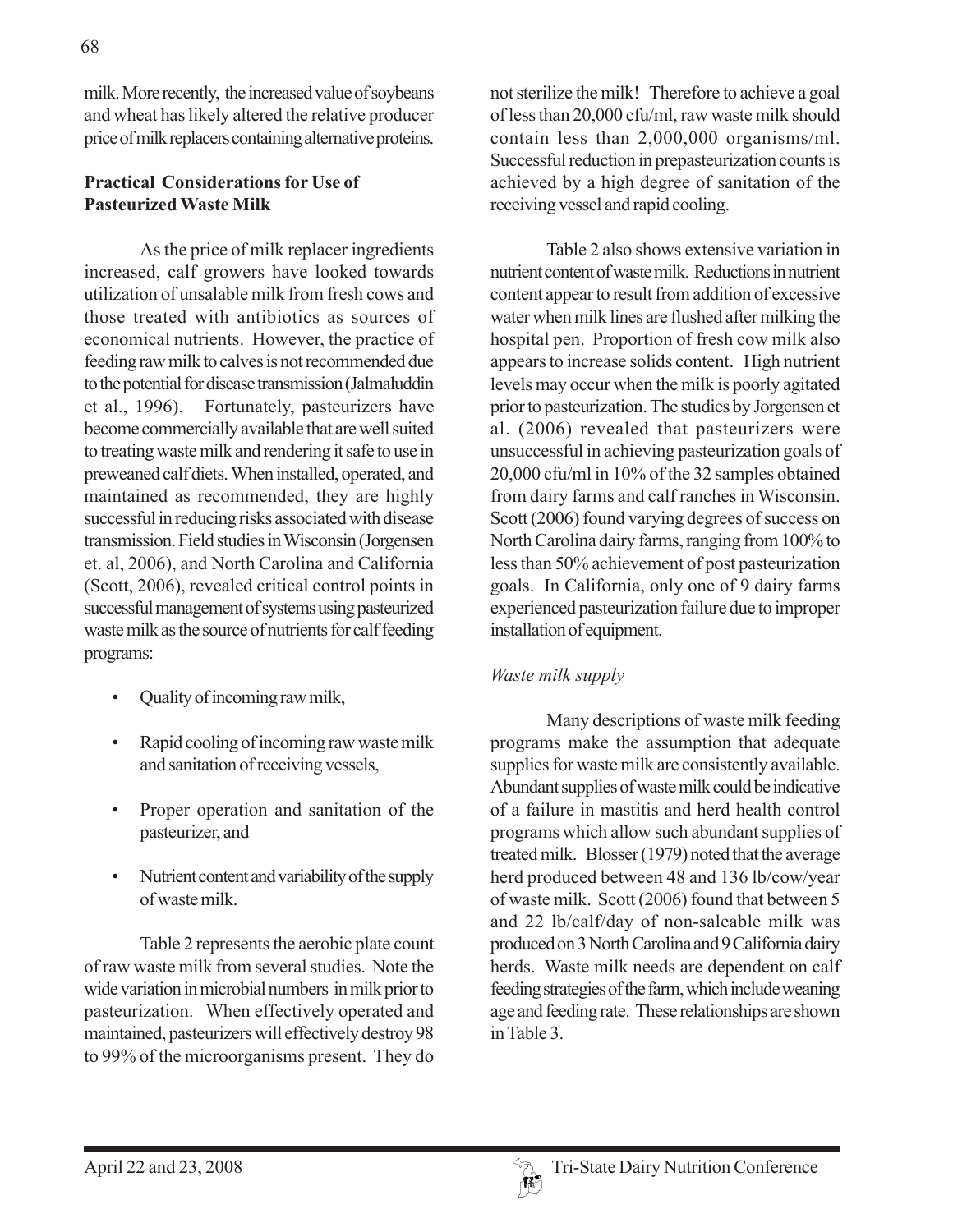Table 4 demonstrates how many cows with discard milk at 2 different levels of average production would be required to meet the waste milk needs for different numbers of calves.

An additional challenge in utilizing waste milk feeding programs concerns the stability of the daily supply of waste milk. Unfortunately, "averages" can be deceiving. It's not uncommon to see large fluctuations in the quantity of waste milk available from day to day. This is best illustrated in Figure 2, which represents the recorded daily waste milk volume on one 1200 cow Holstein dairy farm in the eastern U.S. If the daily required volume of milk was 700 lb/day, there would be frequent, significant shortfalls of supply.

Several alternatives exist to accommodate these shortfalls in supply:

- Use additional saleable milk from the bulk tank. This is commonly used when deficiencies in waste milk supply are small. It can be an expensive option when quantities required are large.
- Supplement waste milk by adding additional solids from milk replacer, whey proteins, and/or fat supplements. In some cases, additional water is required as well. This option can be complicated as it requires knowledge of waste milk solids on a daily basis. Total solids can be estimated using digital refractometers which can provide the basis of recommendations of additional water and milk solids.
- If pasteurizer management is excellent, waste milk is fed to young calves, with older calves receiving milk replacer.
- If pasteurizer management is less than desired, milk replacer is fed to the youngest calves with sensitive digestive systems, and older calves are fed waste milk.

*Successful management of waste milk feeding systems*

On farm pasteurizers can be a valuable tool for management of the feeding program. However, significant risks are taken if managers do not address critical control points involved.

- 1. Treat waste milk with as much care as is given to marketable milk.
	- a. Guard against addition of too much water when flushing lines at the end of each milking.
	- b. Refrigerate waste milk immediately or pasteurize milk within 2 hours of the end of each milking.
	- c. Clean tanks used for storage or transfer with the same procedures as used for herd milk.
- 2. Follow manufacturer's recommendations for operation and cleaning of pasteurizing equipment.
	- a. Assure that there is an adequate source of hot water for operation of the pasteurizer and immediate cleaning when pasteurization is completed.
	- b. Flush equipment with clean water immediately after pasteurization, followed by a caustic detergent and sanitizer. Avoid excessive use of chlorinated sanitizers as they are detrimental to the life of gaskets.
	- c. Cleaning temperature should be 10°F hotter than pasteurization temperature.
- 3. Monitor operation of the pasteurizer at least monthly, and preferably weekly, by measuring standard plate counts and/or alkaline phosphatase activity. Alkaline phosphatase is an enzyme normally present in milk which is destroyed when the proper temperature and time relationships associated with successful pasteurization are achieved. Assure that all temperature gauges are accurate by checking

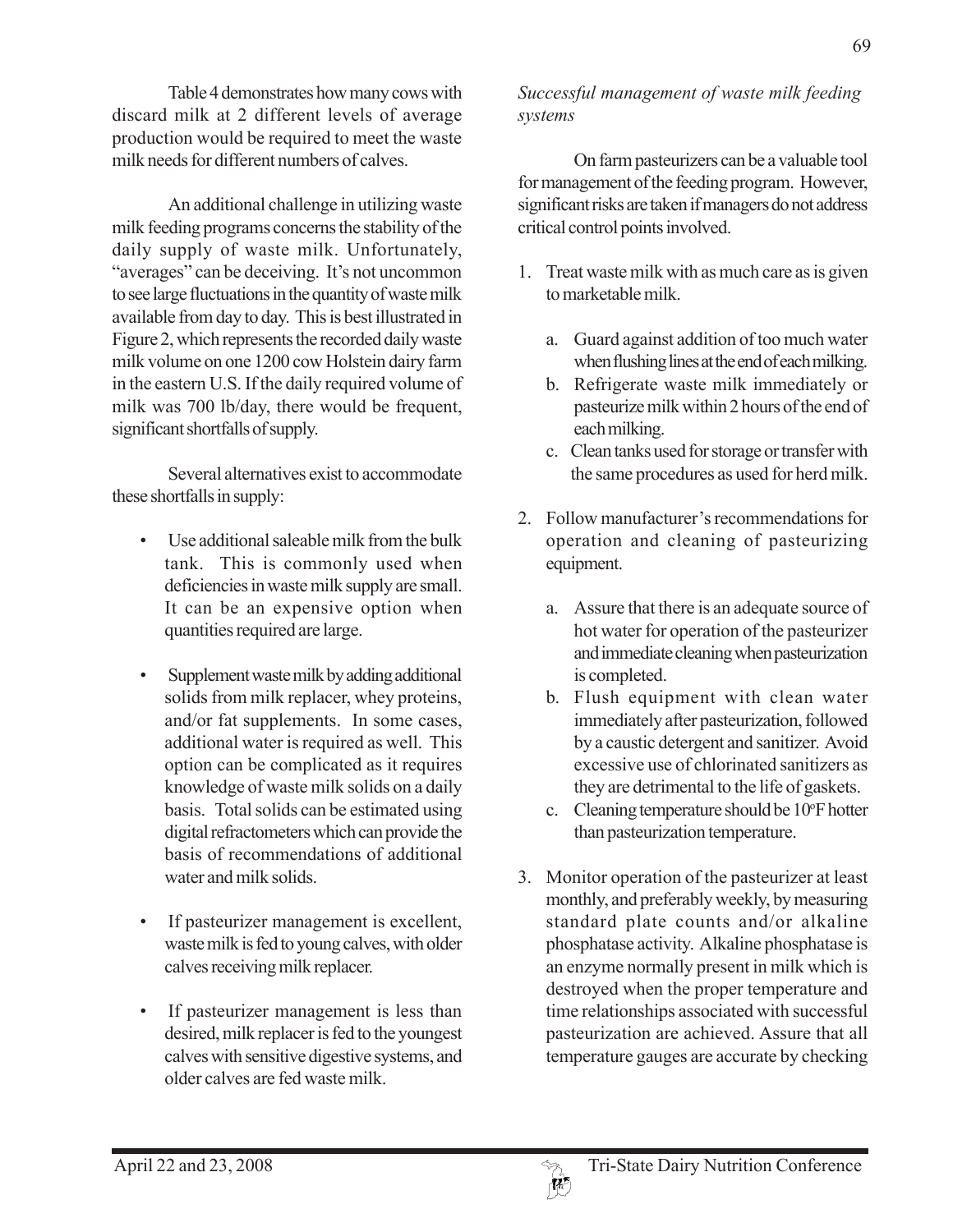4. Develop a strategy to use when the supply of waste milk is inadequate. If additional powder and water are added, provide clear mixing instructions to enable feeders to achieve desired levels of protein, fat, and total solids. Consider using pasteurized waste milk for one group of calves and feeding others milk replacer in accordance with mixing instructions provided by the replacer manufacturer.

### **Robotic Calf Feeding Systems**

Although automated calf feeding systems have been in existence for over 30 years, advances in computer hardware and software have made these systems more appealing to dairy managers. The main objective of such systems is to save labor and avoid digestive upsets by providing more frequent meals throughout the day. Quigley and Bearden (1996) assigned 40 calves at birth to either a computer feeder or bottle feeding system. Calves were placed in group pens at 7 days of age for a 52 day trial. Calves were fed  $460 g (1.01 lb)$  of milk replacer in 4 L (1.05 gal) of water divided into 2 equal feedings per day. The system allowed one meal of 500 ml (0.13 gal) containing 57.5 g (0.13 lb) of milk replacer powder per feeding every 3 hours. Bottle fed calves received 2 liter (0.53 gal)/ feeding twice daily. A commercial calf starter grain was offered separately for ad libitum consumption. Calves were also observed for cross nursing. Intake of milk replacer was slightly lower for computer fed calves. However, body weight gain at the end of the study was slightly higher for computer fed calves. Although it was not possible to analyze starter intake, average intakes were 2.35 and 2.26 lb/day for calves on the computer and bottle feeding regimes, respectively. Observation of calves by video camera found that interanimal contacts were much higher for group-housed bottle-fed calves within the first hour after feeding.

In another experiment, Kung et al. (1997) found no differences in average daily gains and final body weight at weaning between bottle-fed calves housed in hutches and group-housed calves fed both milk replacer and calf starter by computer. Calf starter intake did not differ. Calves managed in the group pens had fewer days of medication than those in hutches. Time needed to manage calves was 10 minutes/day versus < 1minute/day for group-fed calves. Most recommendations for use of robotic feeding systems include individual housing and feeding of calves for the first 4 days of life. Calves appear to adapt to the computer feeding station quite readily at this age. Concerns about excessive sucking appear to be unfounded, as more frequent meals appear to satisfy the need to suck. Most systems will accommodate from 15 to 30 calves per nipple feeding station, with computers equipped to handle multiple nipples. Stocking rate depends upon amount of liquid feed allocated per calf per day. Most research conducted has involved limit feeding milk or milk replacer solids to 1 lb/calf/day.

Manufacturers have incorporated many very desirable features into new computer feeding systems (Siepelt et al., 2003), including:

- Provision for gradual increases in milk or milk replacer feeding, followed by a decrease in solids fed to encourage weaning.
- Use of a closing device which prevents other calves from disturbing the one at the feeder. However, it's been the author's experience that some animals can learn that they are "safe" in such stalls and are reluctant to leave.
- Provision for computerized feeding of calf starter grains. Calf starter grains are best incorporated at more than 3 weeks of age, as calves may balk at the slower response of delivery of calf starter grain feeding. In addition, molasses content of calf starter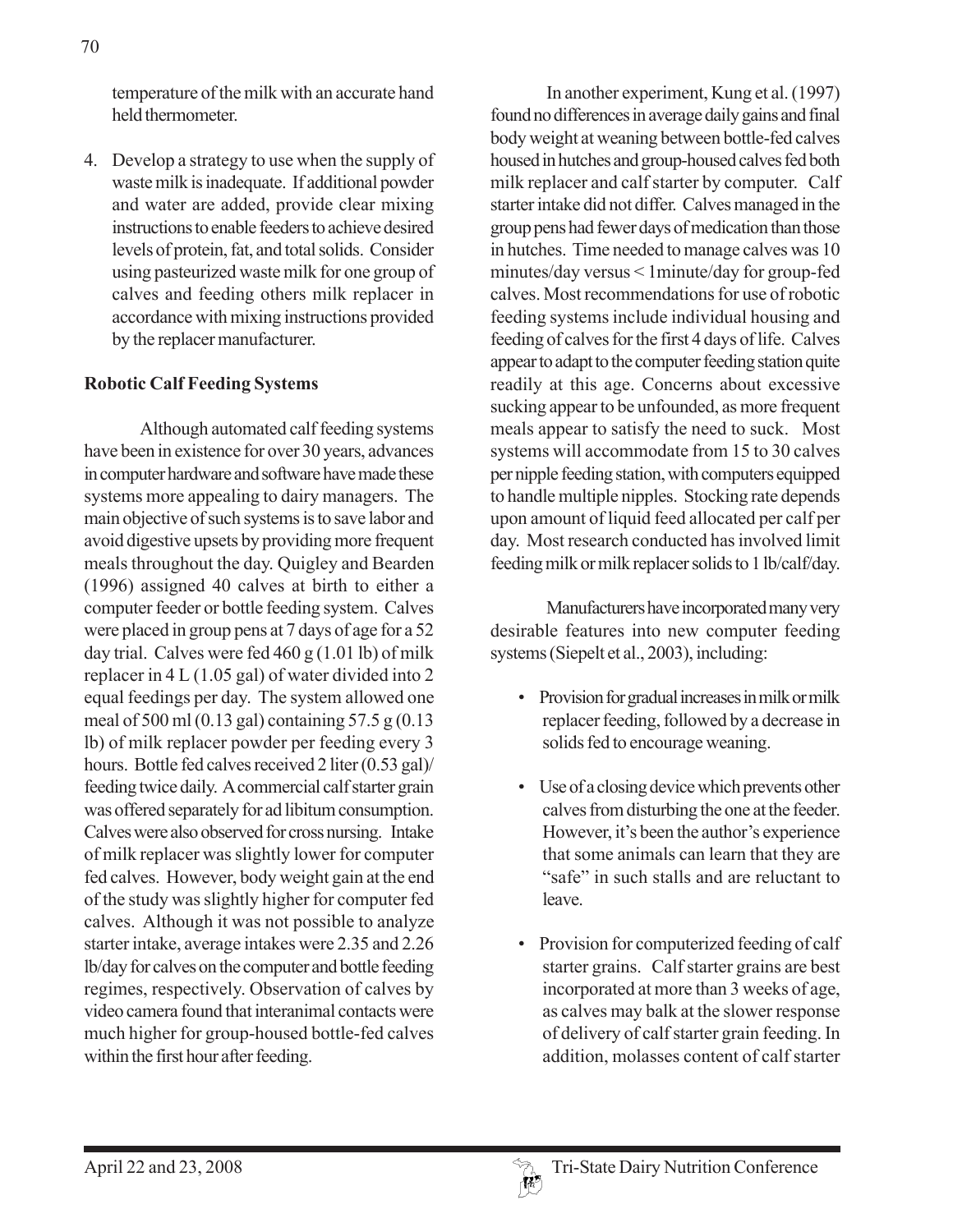grains should be limited  $(\sim 2\%)$  so that it flows more freely though the delivery system.

- Systems for disinfection of nipples between calves and sanitization of mixing and storage vessels.
- Use of either pasteurized milk or milk replacers.
- Addition of medication on an individually prescribed basis.

#### **Conclusions**

Research by academia and industry will continually yield new methods of rearing dairy calves. The "acid test" in evaluating new technologies or practices for possible use must be linked to reducing risk of disease, enabling animals to reach their genetic potential, and cost effectiveness. Calves have long been viewed as a "cost center", when in fact, they represent an investment in the future. Cost control has been one of the primary factors determining calf rearing practices. However, as values of calves have increased considerably over the past 5 years, the consideration needs to shift towards practices which reduce the risk of calf mortality and morbidity. More intensive management of colostrum harvest and feeding has been shown to improve passive immunity transfer and calf health. Feeding calves to enable them to achieve their growth potential and deposit moderate amounts of body fat may provide energy reserves for the calf to draw upon during illness or environmental stress. Similarly, improved neonatal nutrition may foster improved mammary development. Although the search will continue for more economical nutrient sources, the final evaluation must be based upon the ability of these alternative protein and energy sources to foster reasonable gains in lean tissue and provide for sound animal health. Finally, it's obvious that robotic calf feeders will find usefulness in dairy operations where

management is more computer and technologically inclined and where labor is either too expensive or not of the caliber necessary to manage the enterprise. However, other calf rearing entities have developed rearing systems which are simpler and more economical given their resource availability.

#### **References**

Bascom, S.A. 2002. Jersey calf management, mortality, and body composition. Ph.D. Dissertation. Virginia Polytechnic Institute and State University, Blacksburg.

Bascom, S.A., R.E. James, M.L. McGilliard, and M. Van Amburgh. 2007. Influence of dietary fat and protein on body composition of Jersey bull calves. J. Dairy Sci. 90:5600-5609.

Blosser, T.H. 1979. Economic losses from the national research program on mastitis in the United States. J. Dairy Sci. 62:119-127.

Corley, L.D., T.E. Staley, L.J. Bush, and E.W. Jones. 1977. Influence of colostrum on transepithelial movement of *Escherichia coli* O55. J. Dairy Sci. 60:1416-1421.

Godden, S. 2005. A review of issues surrounding the feeding of waste milk and pasteurization of waste milk and colostrum. In Proc. Seminar 10 B: The replacement heifer from birth to calving. Part 2. 38th Ann. Conf. Amer. Assoc. Bovine Pract. Salt Lake City, Utah.

Jamaluddin, A.A., T.E. Carpenter, D.W. Hird, and M.C. Thurmond. 1996. Economics of feeding pasteurized colostrum and pasteurized waste milk to dairy calves. J. Am. Vet. Med. Assoc. 209(4):751-756.

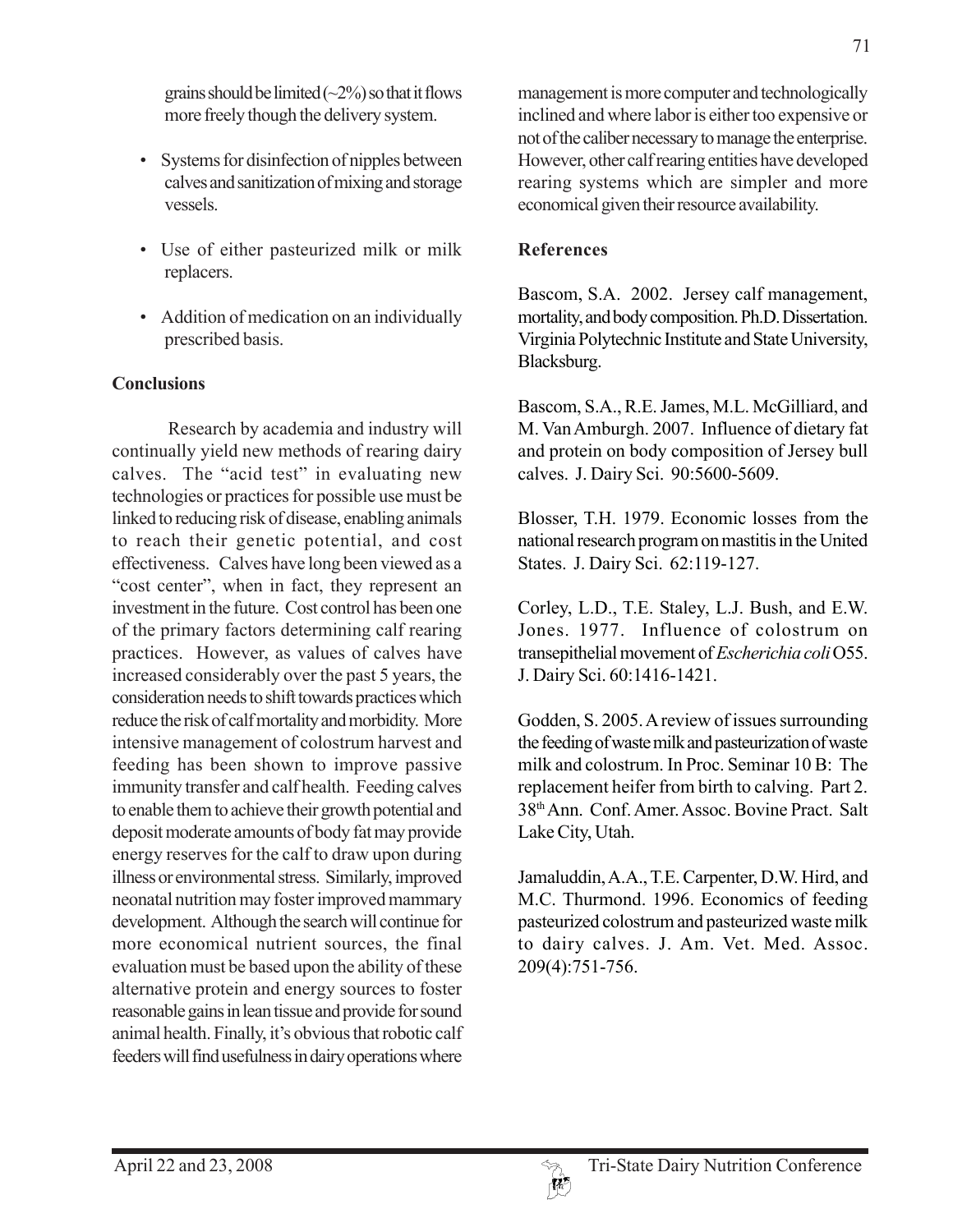James, R.E., C.E. Polan, and K.A. Cummins. 1981. Influence of administered indigenous microorganisms on uptake of [Iodine -125] ( globulin in vivo by intestinal segments of neonatal calves. J. Dairy Sci. 64:52-61.

Johnson, J.L., S.M. Godden, T. Molitor, T. Ames, and D. Hagman. 2007. Effects of feeding heattreated colostrum on passive transfer of immune and nutritional parameters in neonatal dairy calves. J. Dairy Sci. 90:5189-5198.

Jorgensen, M., P.C. Hoffman, and A. Nytes. 2006. Case study: A field survey of on-farm milk pasteurization efficacy. Prof. Anim. Scientist 6:472- 476.

Kung, L., S. Demarco, L.N. Siebenson, E. Joyner, G.F. W. Haenlein, and R.M. Morris. 1997. An evaluation of two management systems for rearing calves fed milk replacer. J. Dairy Sci. 80:2529- 2533.

NRC. 2001. Nutrient requirements of dairy cattle. 7th rev. ed. Washington, DC.

Quigley, J.D., III. 2002. Effects of spray-dried whole egg and biotin in calf milk replacer. J. Dairy Sci. 85:198-203.

Quigley, J.D., III., and B.J. Bearden. 1996. Growth and intake of calves fed milk replacer by nipple bottle or computer feeding system. Prof. Anim. Scientist 12:187-191.

Scott, M.C. 2006. Viability of waste milk pasteurization systems for calf feeding systems. M. S. Thesis. Virginia Polytechnic Institute and State University, Blacksburg.

Siepelt, F., A. Bunger, R. Heeren, K. Kahler, M. Lullmann, and G.. Pohl. 2003. Computer controlled calf rearing. Fifth Int. Dairy Housing Conference Proc. Amer. Soc. Agri. and Biol. Eng. Pgs. 356- 360.

Terui, H., J.L. Morrill, and J.J. Higgins. 1996. Evaluation of wheat gluten in milk replacers and calf starters. J. Dairy Sci. 79:1261-1266.

Touchette, K.J., M.L. O'Brien, and J.A. Coalson. 2003. Liquid egg as an alternative protein source in calf-milk replacers. J. Dairy Sci. 86:2622-2628.

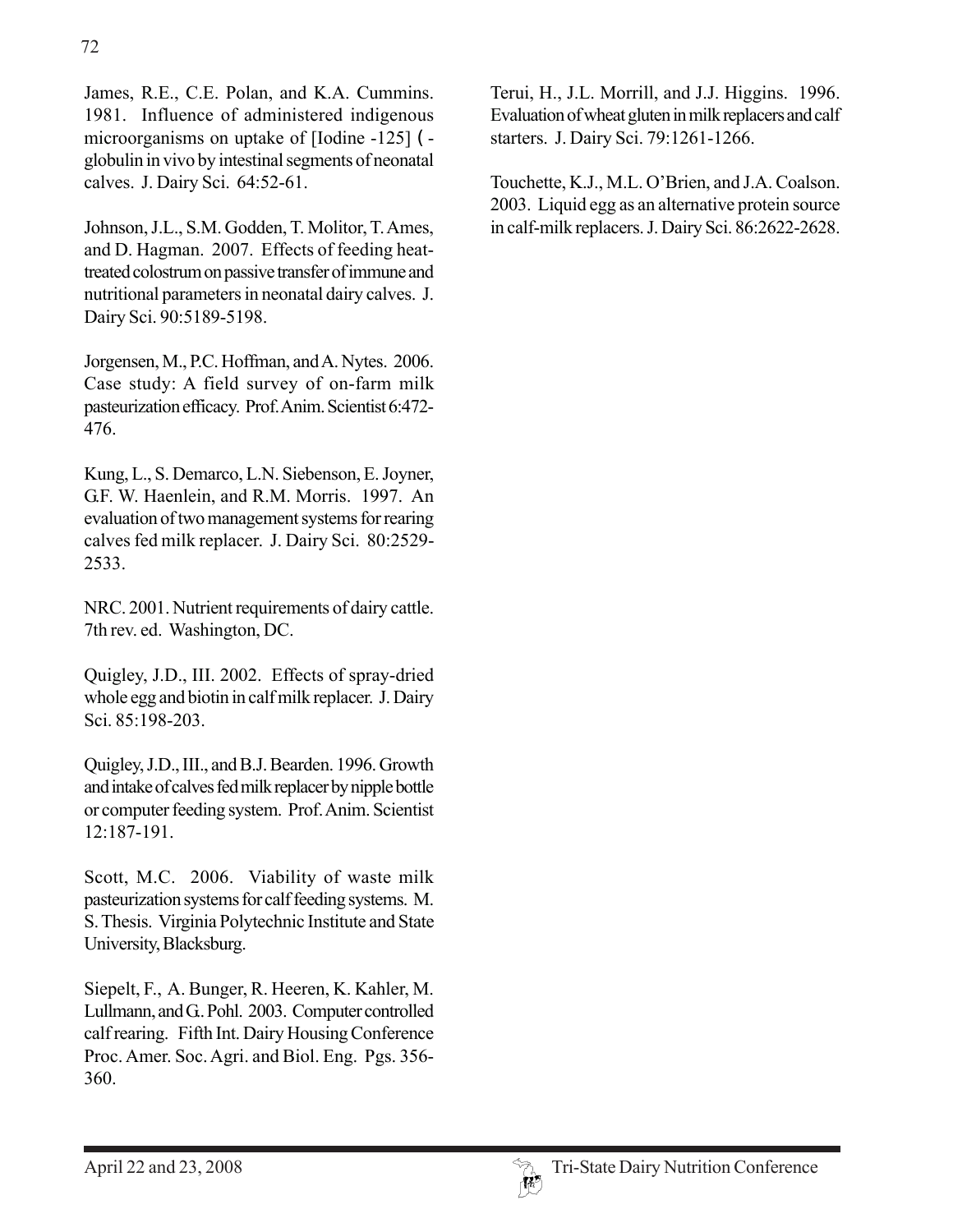| Item                                      | 20/20             | 27/33             | 29/16             | Whole Milk        |
|-------------------------------------------|-------------------|-------------------|-------------------|-------------------|
| Average daily gain (lb)                   | $0.24^{\rm a}$    | 0.78 <sup>b</sup> | 0.81 <sup>b</sup> | 1.09 <sup>c</sup> |
| Weight gain (lb)                          | 6.8 <sup>a</sup>  | 22 <sup>b</sup>   | 22.7 <sup>b</sup> | 30.6 <sup>c</sup> |
| Fat gain (lb)                             | $0.35^{\rm a}$    | 3.7 <sup>b</sup>  | 1.8 <sup>a</sup>  | 6.2 <sup>b</sup>  |
| Body fat $(\% )$                          | 3.8               | 7.0               | 4.8               | 8.2               |
| Efficiency (lb gain/lb DMI)               | 0.28 <sup>a</sup> | $0.55^{b}$        | 0.57 <sup>b</sup> | 0.72c             |
| Apparent partial efficiency – Fat $(\% )$ | 10.8 <sup>a</sup> | 27.1 <sup>b</sup> | 30.3 <sup>b</sup> | 37.1 <sup>b</sup> |

**Table 1.** Growth, feed efficiency, and body composition of Jersey bull calves fed different milk replacers or whole milk until 5 weeks of age (Bascom et al.,  $2007$ ).<sup>1</sup>

1 20/20 – 20% protein: 20% fat milk replacer fed to provide 0.198 lb/day of CP; 27/33 – 27% protein: 33% fat milk replacer, formulated to mimic whole Jersey milk; 29/16 – 29% protein: 16% fat milk replacer; and whole milk – blended raw milk. Diets other than 20:20 were formulated to provide sufficient protein (0.396 lb) for 1.43 lb of average daily gain.

<sup>abc</sup>Values in a row with similar superscripts do not differ ( $P < 0.05$ ).

|                | Count (cfu/ml)  | <b>Standard Plate</b>               |            | Fat $(\% )$ |            | Protein $(\% )$ |  |
|----------------|-----------------|-------------------------------------|------------|-------------|------------|-----------------|--|
| Location       | Low             | High                                | Low        | High        | Low        | High            |  |
| N <sub>C</sub> | 300,000         | 1x10 <sup>8</sup>                   | 1.5        | 4.5         | 2.7        | 3.8             |  |
| CA<br>WI       | 26,000<br>6,000 | $5.9x10^{6}$<br>7.2X10 <sup>7</sup> | 1.2<br>2.8 | 12.1<br>4.7 | 2.7<br>2.9 | 4.7<br>5.1      |  |

Table 2. Quality of raw milk on farms in North Carolina, California, and Wisconsin.<sup>1</sup>

1 NC = survey of 3 dairy farms over a 7 month period (Scott, 2006), CA = survey of 9 dairy farms and one calf ranch (Scott, 2006), and WI = samples from 32 dairy farms and calf ranches (Jorgensen et al., 2006).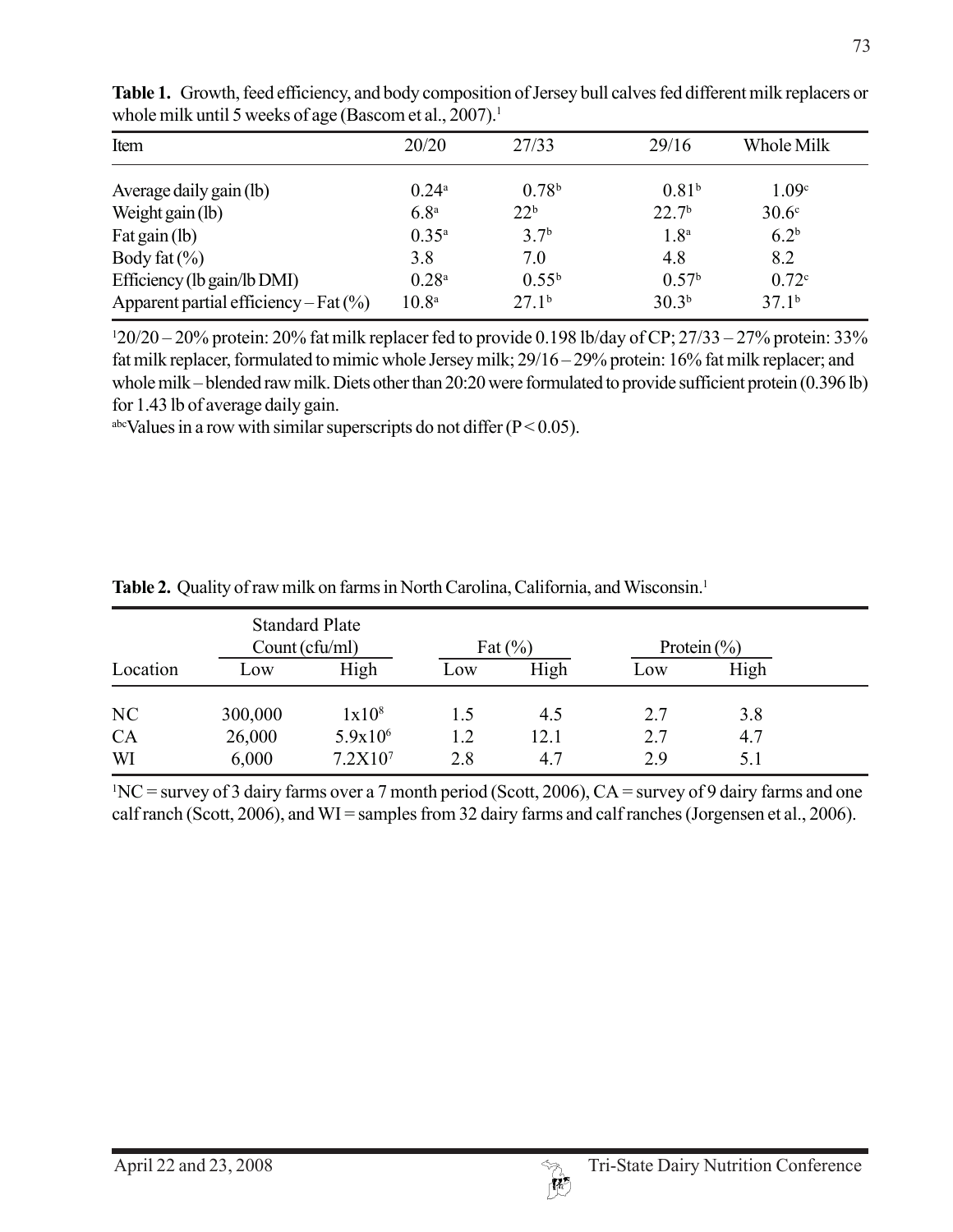| Feeding Rate    |             | Age at Weaning (weeks) |                          |     |      |  |
|-----------------|-------------|------------------------|--------------------------|-----|------|--|
| Amount (quarts) | Amount (lb) |                        |                          |     |      |  |
|                 |             |                        | Total milk required (lb) |     |      |  |
| 4               | 8.6         | 361                    | 482                      | 602 | 722  |  |
|                 |             | 546                    | 728                      | 910 | 1092 |  |

**Table 3.** Amount of milk required per calf as influenced by feeding rate and age at weaning.

**Table 4.** Number of cows with discard milk at 2 different levels of milk yield needed to meet the waste milk needs for different numbers of calves.

| Feeding rate | Waste milk   | Number of calves fed/day |    |    |     |  |  |
|--------------|--------------|--------------------------|----|----|-----|--|--|
| (quarts)     | (lb/cow/day) |                          | 50 |    | 100 |  |  |
|              | 40           |                          |    | 16 | 22  |  |  |
|              | 60           |                          |    |    | 14  |  |  |
|              | 40           |                          | 16 | 24 | 32  |  |  |
|              | 60           |                          |    | I6 | 22  |  |  |